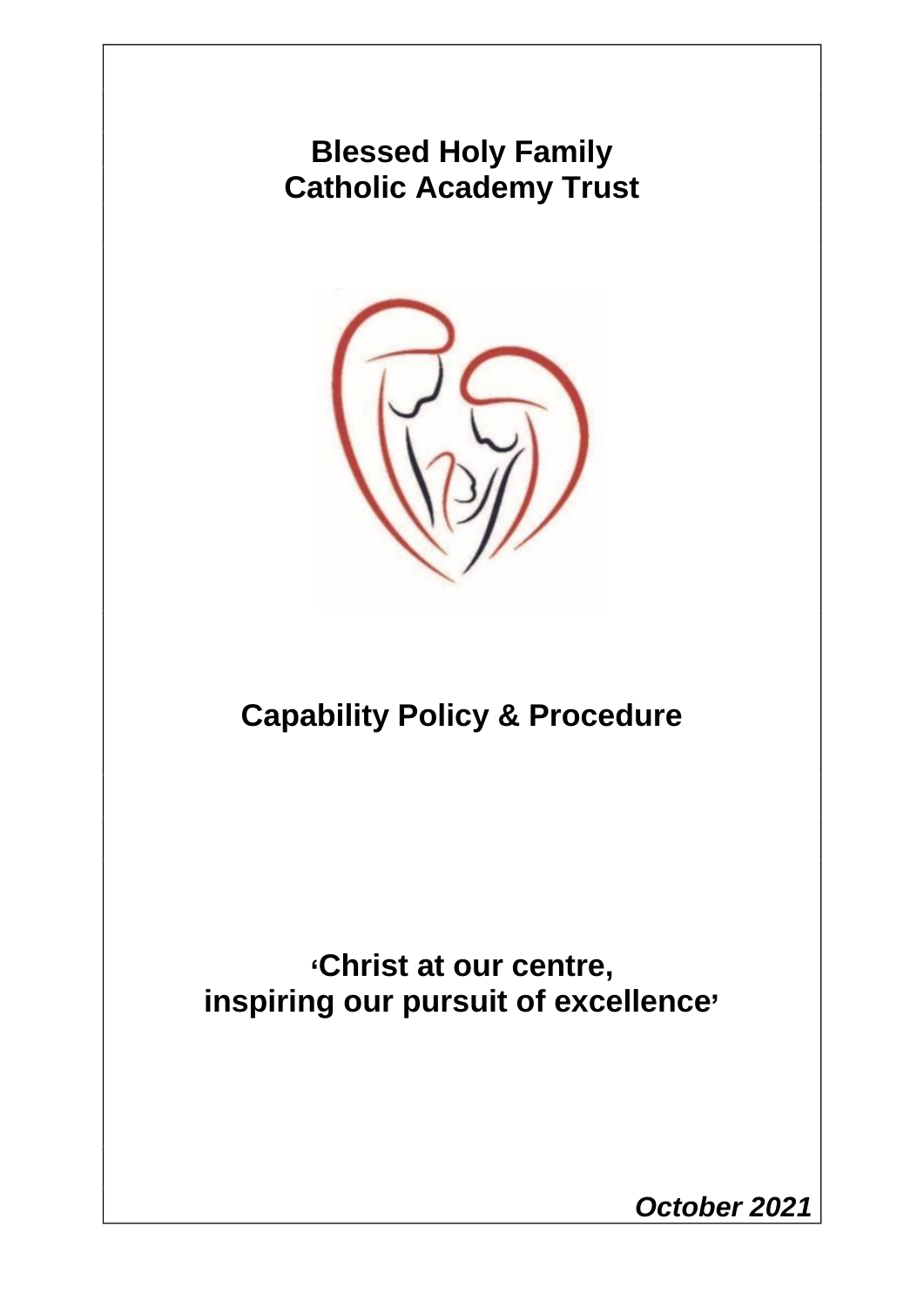## **CONTEXT**

The Blessed Holy Family Catholic Academy Trust is firmly rooted in the values of the Catholic Church. The Gospel values are embedded within our policies including love, justice, fairness and respect for the dignity of the individual.

This policy applies to all members of the Blessed Holy Family Catholic Academy Trust:

- St. George's Roman Catholic Primary School
- St. John Fisher Roman Catholic Primary School
- St. Joseph's Roman Catholic Primary School
- The Sacred Heart Language College

In keeping with this context the Trust Board formally adopt the policy produced by the Catholic Education Services. This is to ensure that all can work together to ensure all members of our Trust community can thrive.

| <b>Policy Ratified by Trust Board:</b> | 10 <sup>th</sup> October 2019 | (Date) |
|----------------------------------------|-------------------------------|--------|
|                                        |                               |        |
| Signed:                                | Jame Cre                      |        |
| Date of next review:                   | October 2020                  |        |
| <b>Policy Reviewed by Trust Board:</b> | 8 <sup>th</sup> October 2020  | (Date) |
| Signed:                                | Jame Cre                      |        |
| Date of next review:                   | October 2021                  |        |
| <b>Policy Reviewed by Trust Board:</b> | 7 <sup>th</sup> October 2021  | (Date) |
| Signed:                                | Jame Cre                      |        |
| Date of next review:                   | October 2022                  |        |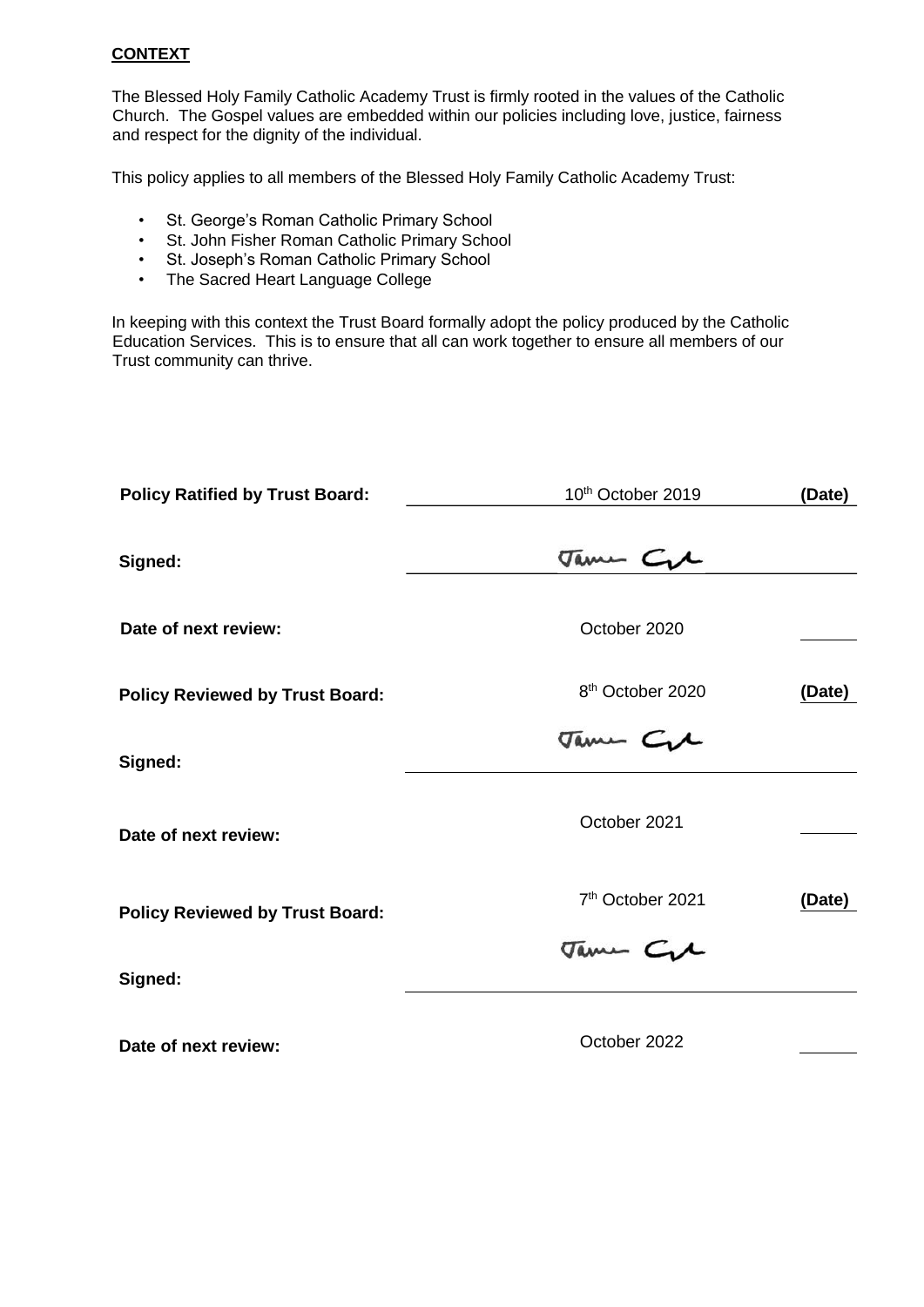#### **BLESSED HOLY FAMILY CATHOLIC ACADEMY TRUST**

#### **CAPABILITY POLICY AND PROCEDURE**

#### **Commitment to equality:**

**We are committed to providing a positive working environment which is free from prejudice and unlawful discrimination and any form of harassment, bullying or victimisation. We have developed a number of key policies to ensure that the principles of Catholic Social Teaching in relation to human dignity and dignity in work become embedded into every aspect of school life and these policies are reviewed regularly in this regard.** 

**This Capability Policy and Procedure has been approved and adopted by Blessed Holy Family Catholic Academy Trust on 7th October 2021 and will be reviewed annually.**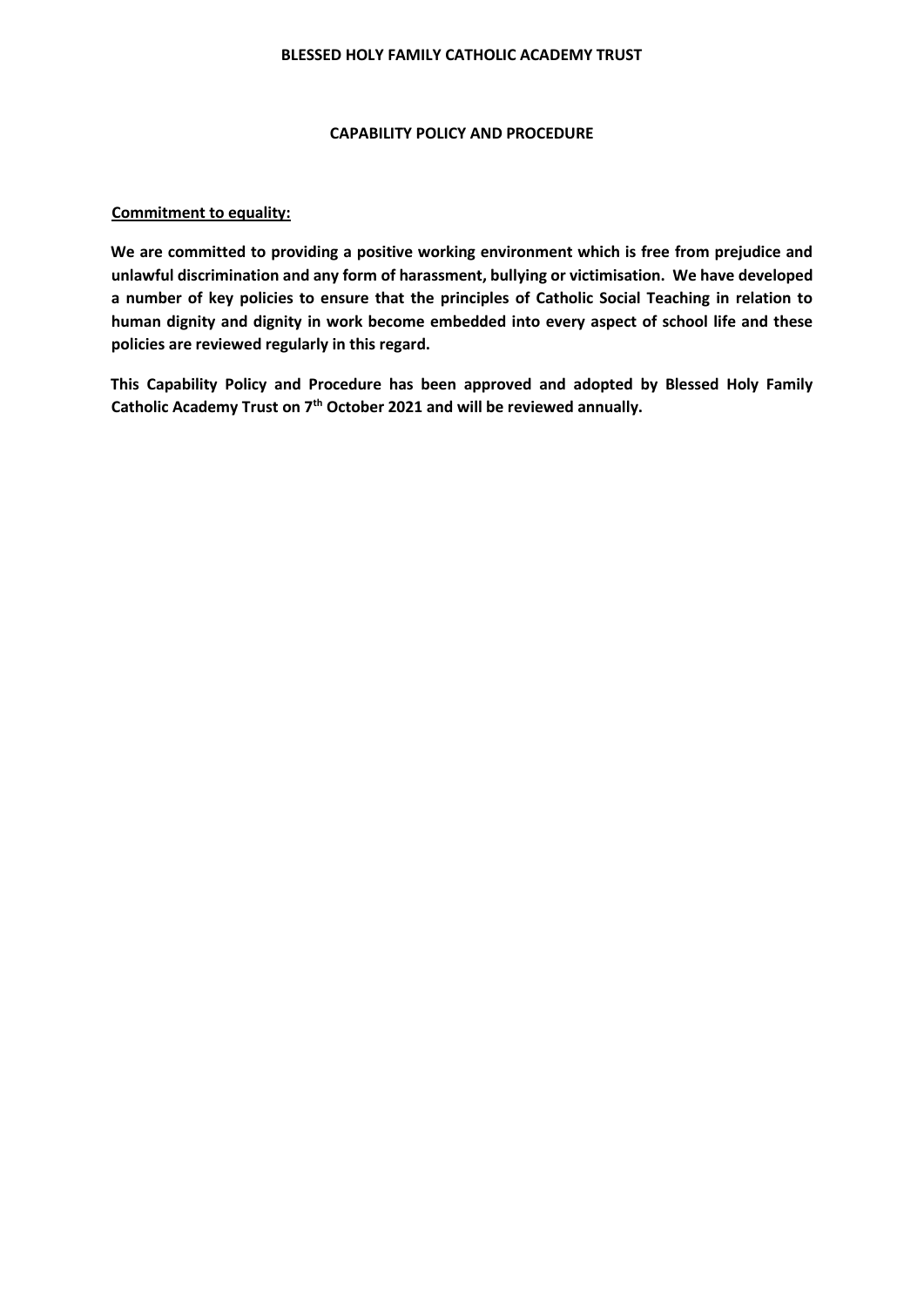#### **DEFINITIONS**

In this Capability Policy and Procedure, unless the context otherwise requires, the following expressions shall have the following meanings:

- i. 'Academy' means the academy named at the beginning of this Capability Policy and Procedure and includes all sites upon which the Academy undertaking is, from time to time, being carried out.
- ii. 'Academy Trust Company' means the company responsible for the management of the Academy and, for all purposes, means the employer of staff at the Academy.
- iii. 'Board' means the board of Directors of the Academy Trust Company.
- iv. 'Capability due to ill-health' means any health condition or any other physical or mental quality which results in unsatisfactory performance. In these cases, the Sickness Absence Policy and Procedure will apply.
- v. 'Capability due to lack of competence' means a lack of skill or aptitude leading to unsatisfactory performance. In these cases, this Capability Policy and Procedure will apply
- vi. 'Chair' means the Chair of the Board as appointed from time to time. vii. 'Clerk' means

the Clerk to the Board as appointed from time to time.

- viii. 'Companion' means a willing work colleague not involved in the substance of the employee's performance issues under review by this Capability Policy and Procedure, a trade union official, or an accredited representative of a trade union or other professional association of which the employee is a member who should be available for the periods of time necessary to meet the timescales under this Capability Policy and Procedure.
- ix. 'Diocesan Schools Commission' means the education service provided by the diocese in which the Academy is situated, which may also be known, or referred to, as the Diocesan Education Service.
- x. 'Directors' means directors appointed to the Board from time to time.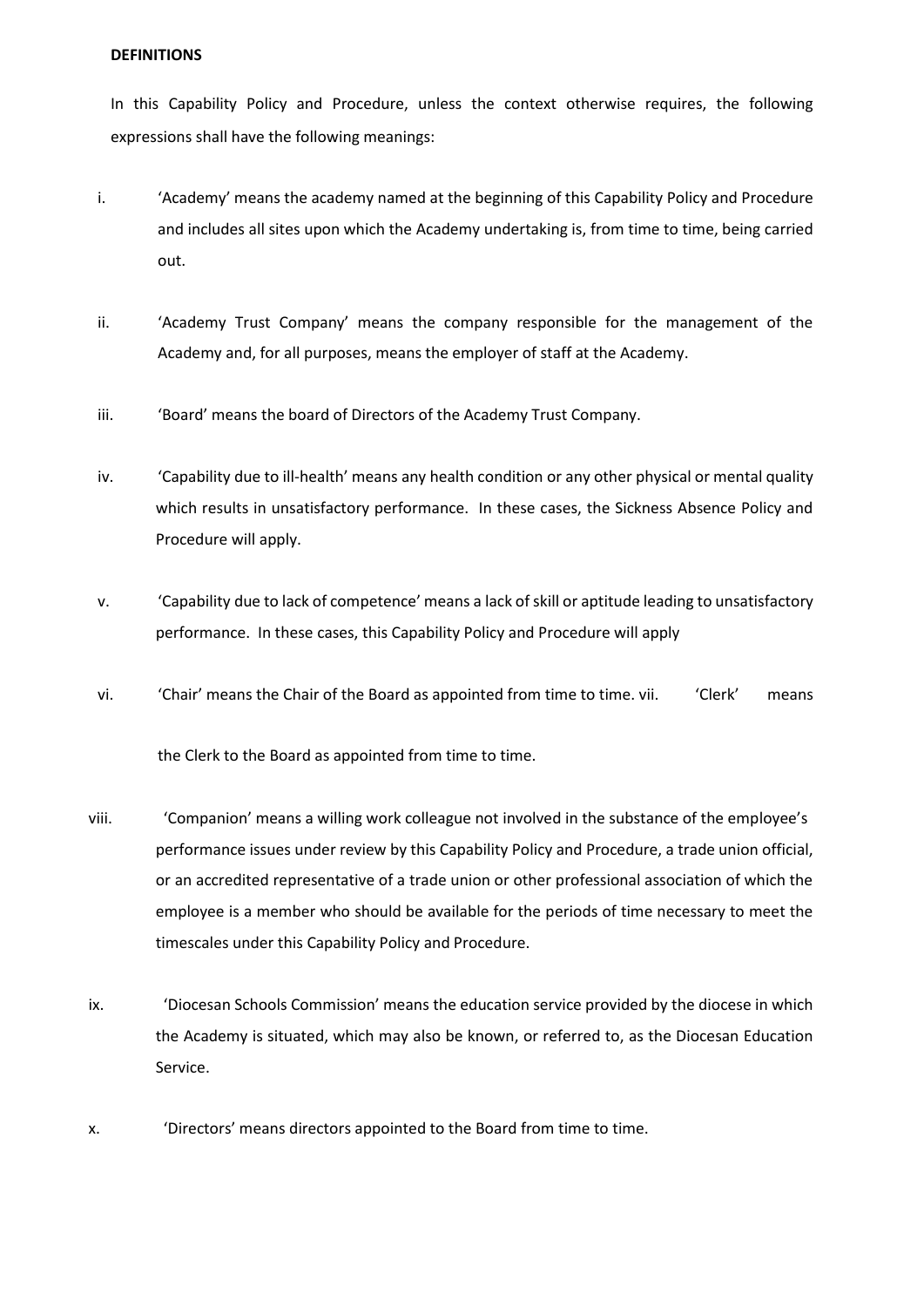- xi. 'Governing Board' means the body carrying out the employment functions of the Academy Trust Company in relation to the Academy and such term may include the Board and/or the Local Governing Body of the Academy.
- xii. 'Governors' means (if appropriate to the context), the governors appointed and elected to the Local Governing Body, from time to time.
- xiii. 'Headteacher' means the most senior teacher in the Academy who is responsible for its management and administration. Such teacher may also be referred to as the Head of School or Principal.
- xiv. 'Local Governing Body' means(if appropriate to the context), the Governors appointed to carry out specified functions in relation to the Academy as delegated by the Academy Trust Company.
- xv. Misconduct means any action or inaction which contravenes the provisions of the employee's contract of employment, the rules laid down by the Academy Trust Company and/or any Professional Code of Conduct and Practice. In such cases the Disciplinary Policy and Procedure will apply and the Capability Policy and Procedure may also apply.
- xvi. 'Vice-Chair' means the Vice-Chair of the Board as elected from time to time.
- xvii. 'Working Day' means any day on which you would ordinarily work if you were a full-time employee. In other words, 'Working Day' will apply differently to teaching and non-teaching staff. However, part-time and full-time staff will not be treated differently for the purposes of implementing this Appraisal Policy and Procedure.
- xviii. 'Working Week' means any week that you would ordinarily work.

## **1. SCOPE**

- 1.1 This Capability Policy and Procedure applies to you if you are an employee or worker at the Academy (hereinafter referred to as an "employee" or "you").
- 1.2 The purpose of this Capability Policy and Procedure is to establish a structure to support employees in improving their performance to the standards expected and to take appropriate action to address identified performance weaknesses, where there has not been sufficient improvement, following support being provided pursuant to the Appraisal Policy and Procedure.
- 1.3 This Capability Policy and Procedure shall be invoked when there is an identified need to address, with a view to remedying, capability due to lack of competence.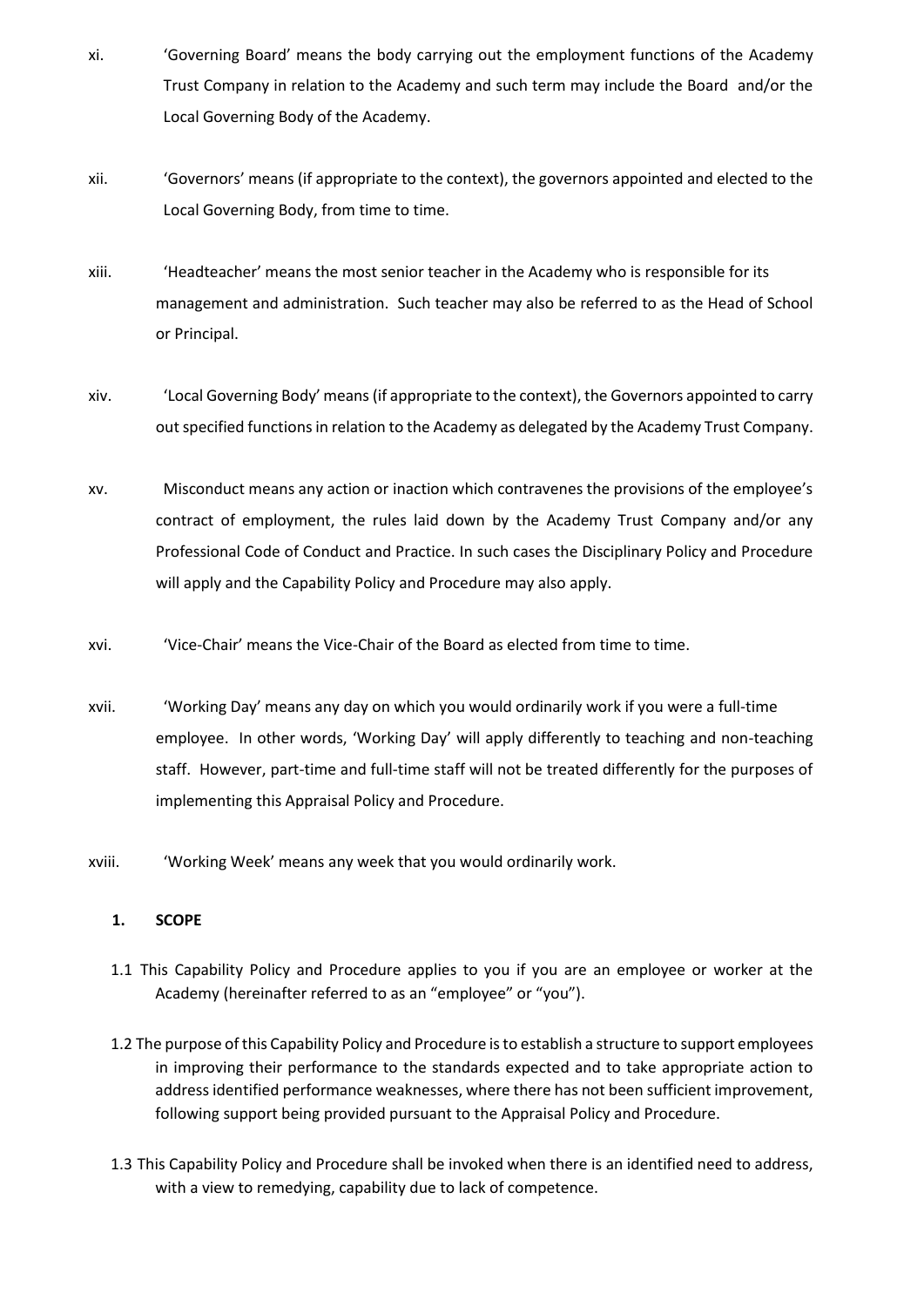- 1.4 This Capability Policy and Procedure can be invoked by the Board or its delegate at any stage deemed appropriate although the expectation is that it will only be invoked after the procedure set out in the Appraisal Policy and Procedure has been fully exhausted.
- 1.5 An employee is entitled to have access, by arrangement, to their personnel file and to request the deletion of time-expired records in line with the provisions of the General Data Protection Regulation (GDPR) and the Data Protection Act 2018.
- 1.6 The Academy Trust Company delegates its authority in the manner set out in this policy.
- 1.7 There may be some occasions where an employee's lack of capability could also be described as Misconduct. This Capability Policy and Procedure and the Academy Trust Company's Disciplinary Policy and Procedure may be used concurrently whilst the Academy Trust Company endeavours to ascertain if the employee's lack of capability is due to Misconduct or lack of competence.
- 1.8 There may be occasions where an employee's lack of capability could relate to their health. This Capability Policy and Procedure may be used concurrently with the Academy Trust Company's Sickness Absence Policy and Procedure. In particular, if an employee is absent from work on sick leave following this Capability Policy and Procedure being invoked, the Academy Trust Company may use its Sickness Absence Policy and Procedure. However, the process of managing unsatisfactory performance due to capability will not necessarily cease where the employee is absent on the grounds of sickness.
- 1.9 The Academy Trust Company is committed to ensuring respect, objectivity, belief in the dignity of the individual, consistency of treatment and fairness in the operation of this Capability Policy and Procedure. This commitment extends to promoting equality of opportunity and eliminating unlawful discrimination throughout the Academy community which includes all of the academies in the Academy Trust Company's group.
- 1.10 This Capability Policy and Procedure offers opportunities to ensure justice for teachers, support staff and pupils alike and has the potential for the expression of Christian qualities such as honesty, self-knowledge, respect for others and their gifts, recognition of the needs and achievements of others, challenge of self and others, personal growth and openness.
- 1.11 This Capability Policy and Procedure can be invoked at any time during any Appraisal Period as defined in the Academy Trust Company's Appraisal Policy and Procedure. The expectation is that it will only be invoked after the procedure set out in the Appraisal Policy and Procedure has been fully exhausted.
- 1.12 The Capability Policy and Procedure does not form part of any other procedure but relevant information on capability, including the reports referred to in this Capability Policy and Procedure, may be taken into account in relation to the operation of other applicable policies and procedures.
- 1.13 The management of unsatisfactory performance and related investigations will be treated in confidence as far as possible by all parties involved at all stages of this Capability Policy and Procedure.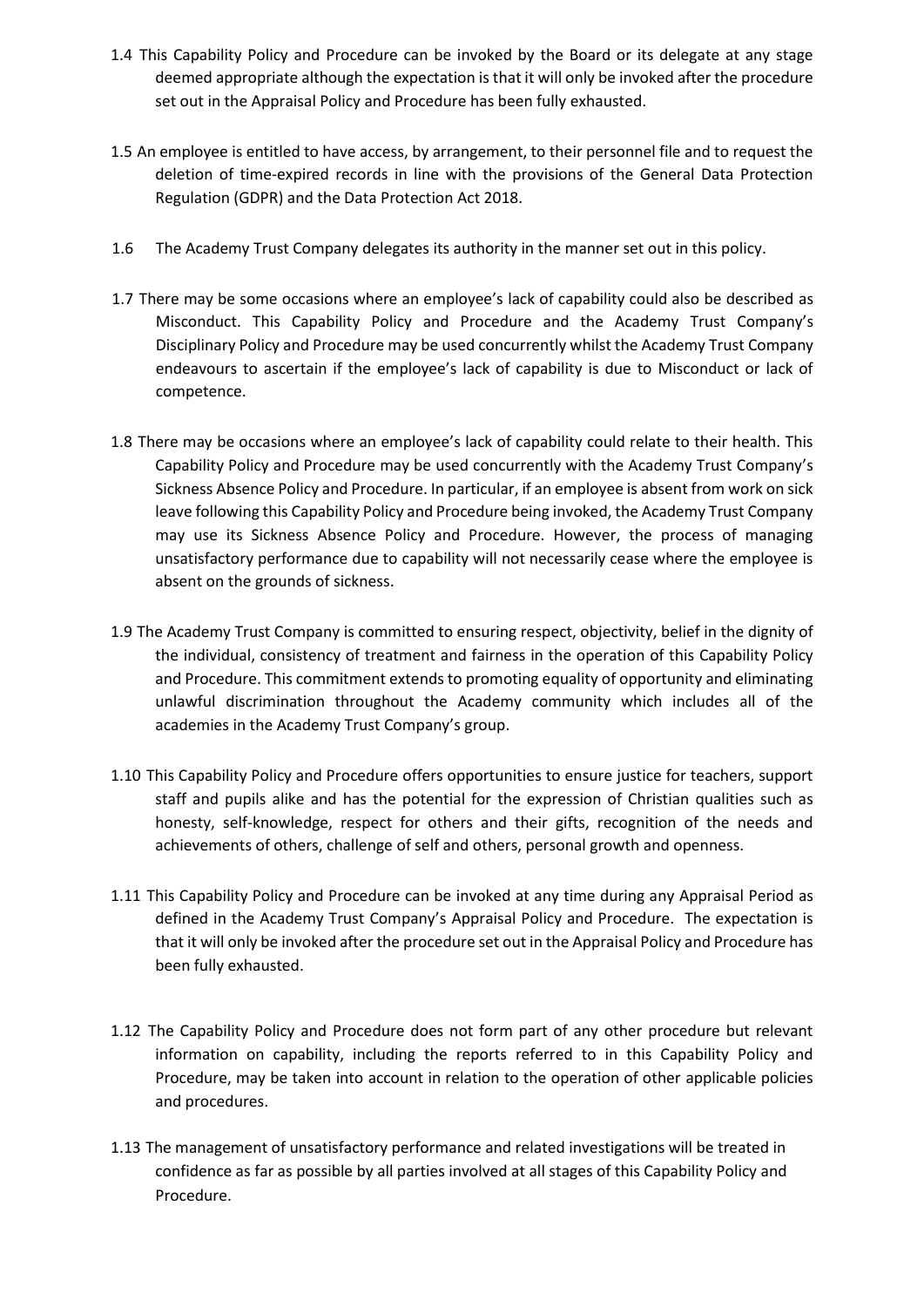1.14 The Academy Trust Company will maintain records of all interviews and reviews which take place under this Capability Policy and Procedure for a period of up to 12 months or longer where necessary and where there is an applicable lawful basis under the GDPR for extending the retention period. All data and evidence collected is to be shared between all the relevant parties, including the employee, and where there is an applicable lawful basis under the provisions of the GDPR.

## **2. CAPABILITY POLICY AND PROCEDURE – EMPLOYEES EXPERIENCING DIFFICULTIES**

- 2.1 This Capability Policy and Procedure should, except in exceptional circumstances, only be invoked where the measures set out in Paragraph 9 and Paragraph 10 (if an appeal is lodged) of the Academy Trust Company's Appraisal Policy and Procedure for Teachers and/or Paragraph 9 and Paragraph 10 (if an appeal is lodged) of the Academy Trust Company's Appraisal Policy and Procedure for Support Staff (as appropriate) have been exhausted; and
- a) the employee has made no improvement, or no sufficient improvement as required under the relevant Appraisal Policy and Procedure; and/or
- b) the employee is failing to improve despite feedback in relation to unsatisfactory performance; and
- c) a recommendation has been made under the relevant Appraisal Policy and Procedure that this Capability Policy and Procedure be invoked.
- 2.2 If a Headteacher is subject to this Capability Policy and Procedure they will normally continue to be responsible for the appraisal of staff at the Academy unless the Board determines that this is inappropriate.

# **3. CAPABILITY, FINAL CAPABILITY AND APPEAL MANAGER**

The table below sets out the persons to be appointed throughout the stages of this Capability Procedure depending on the person who is the subject of the capability proceedings:

| <b>Employee</b><br>Level | <b>First/Second</b><br>Capability<br>$Meeting$ – the<br>Capability<br><b>Manager</b> | <b>Final Capability</b><br>$Meeting$ – the<br><b>Final Capability</b><br><b>Manager</b> | <b>Appeal Manager</b><br>(re Written<br><b>Warnings</b> ) | <b>Appeal Manager</b><br>(re Dismissal) |
|--------------------------|--------------------------------------------------------------------------------------|-----------------------------------------------------------------------------------------|-----------------------------------------------------------|-----------------------------------------|
|                          | Chair or a                                                                           |                                                                                         | A non-staff                                               |                                         |
|                          | nonstaff Director                                                                    | Directors'                                                                              | Director (other                                           |                                         |
|                          | (other than the                                                                      | Capability Panel                                                                        | than the Chair or                                         | Directors' Appeal                       |
| Headteacher              | Vice-Chair)                                                                          | appointed by the                                                                        | Vice Chair)                                               | Panel appointed                         |
|                          | appointed by the                                                                     | Vice-Chair                                                                              | appointed by the                                          | by the Vice-Chair                       |
|                          | Chair                                                                                |                                                                                         | Vice-Chair                                                |                                         |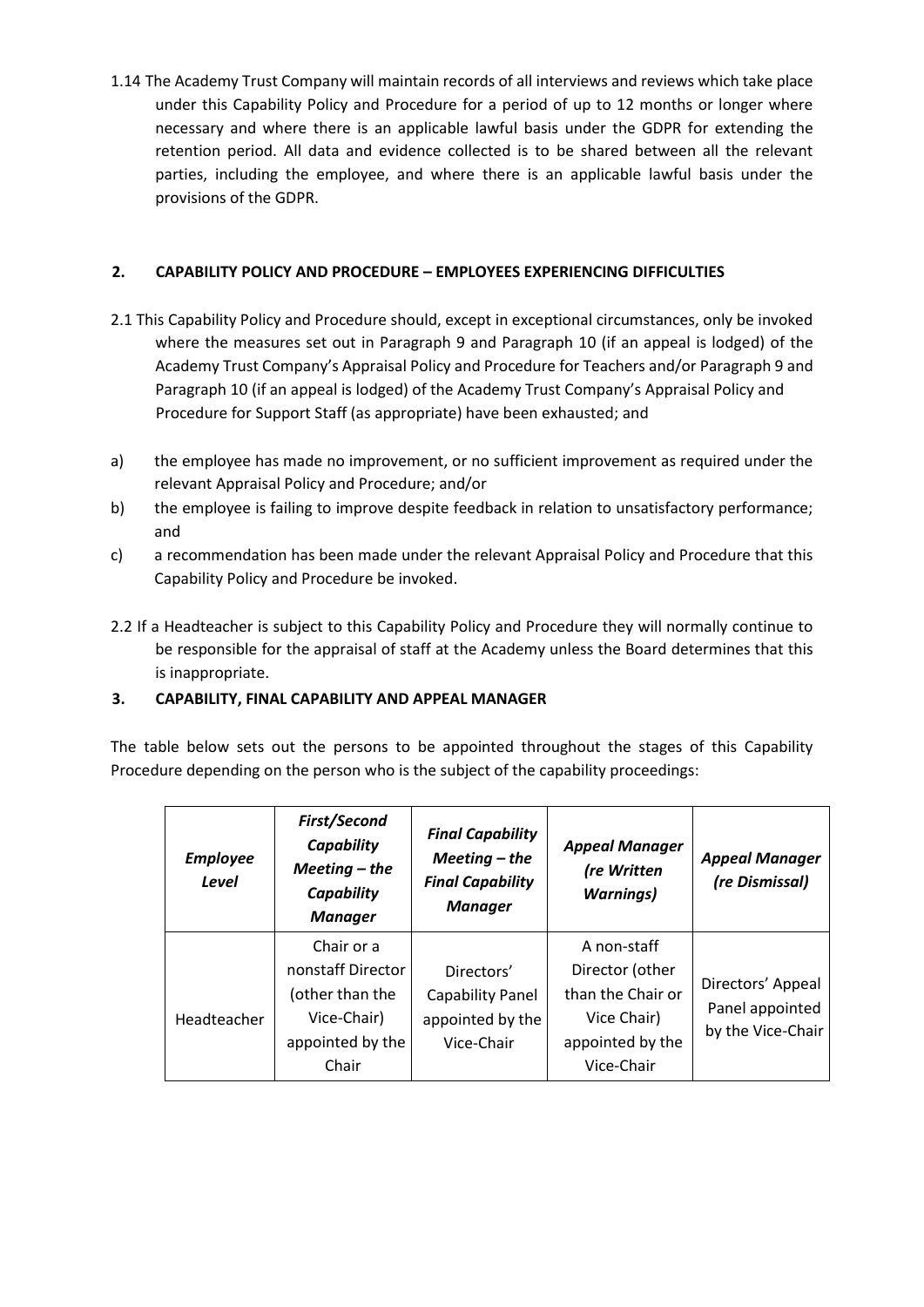| Other                         |                                                                                                  |                                                                    | A non-staff                                                                                     |                                                               |
|-------------------------------|--------------------------------------------------------------------------------------------------|--------------------------------------------------------------------|-------------------------------------------------------------------------------------------------|---------------------------------------------------------------|
| Leadership                    |                                                                                                  | Directors'                                                         | Director (other                                                                                 | Directors'                                                    |
| Spine and                     |                                                                                                  | <b>Capability Panel</b>                                            | than the Chair or                                                                               | <b>Appeal Panel</b>                                           |
| School                        | Headteacher                                                                                      | appointed by the                                                   | Vice-Chair)                                                                                     | appointed by the                                              |
| <b>Business</b>               |                                                                                                  | Chair                                                              | appointed by the                                                                                | Vice-Chair                                                    |
| Manager                       |                                                                                                  |                                                                    | Vice-Chair                                                                                      |                                                               |
| Other<br>Teaching<br>Staff    | Headteacher or<br>a sufficiently<br>senior member<br>of staff<br>appointed by the<br>Headteacher | Directors'<br><b>Capability Panel</b><br>appointed by the<br>Chair | A non-staff<br>Director (other<br>than the Chair or<br>Vice-Chair)<br>appointed by the<br>Chair | Directors' Appeal<br>Panel appointed<br>by the Vice-Chair     |
| Other Support<br><b>Staff</b> | Headteacher or a<br>sufficiently<br>senior member<br>of staff<br>appointed by the<br>Headteacher | Directors'<br>Capability Panel<br>appointed by the<br>Chair        | A non-staff<br>Director (other<br>than the Chair or<br>Vice-Chair)<br>appointed by the<br>Chair | Directors' Appeal<br>Panel appointed<br>by the Vice-<br>Chair |

#### **4. FIRST CAPABILITY MEETING**

- 4.1 Where the Academy Trust Company has fully exhausted the Appraisal Policy and Procedure in accordance with Paragraph 2 above, including the appeals process under that Policy (if an appeal is lodged), the Academy Trust Company will appoint a Capability Manager in accordance with Paragraph 3 above. The Capability Manager will write to you inviting you to a First Capability Meeting. You will be given at least 5 Working Days' notice of such meeting. At the same time as sending you the letter inviting you to the First Capability Meeting, the Capability Manager will also send you a Performance Report which shall set out:
- a) what aspects of your performance are causing concern;
- b) what specific and achievable performance standards are expected of you; and
- c) the support that has been provided to you so far.
- 4.2 The Capability Manager's letter shall state that any documentation you wish to rely on during the First Capability Meeting must be submitted at least 2 Working Days prior to the First Capability Meeting.
- 4.3 At the First Capability Meeting you will have an opportunity to comment upon, offer an explanation and/or refute the contents of the Performance Report and to discuss the professional shortcomings identified, support and guidance required and how your performance will be monitored and supported going forward.
- 4.4 At the end of the First Capability Meeting, having considered your comments, if the Capability Manager concludes that your performance is satisfactory you will no longer be subject to this Capability Policy and Procedure and shall be notified in writing of the Capability Manager's decision, as soon as is reasonably practicable. The Academy Trust Company's Appraisal Policy and Procedure shall resume.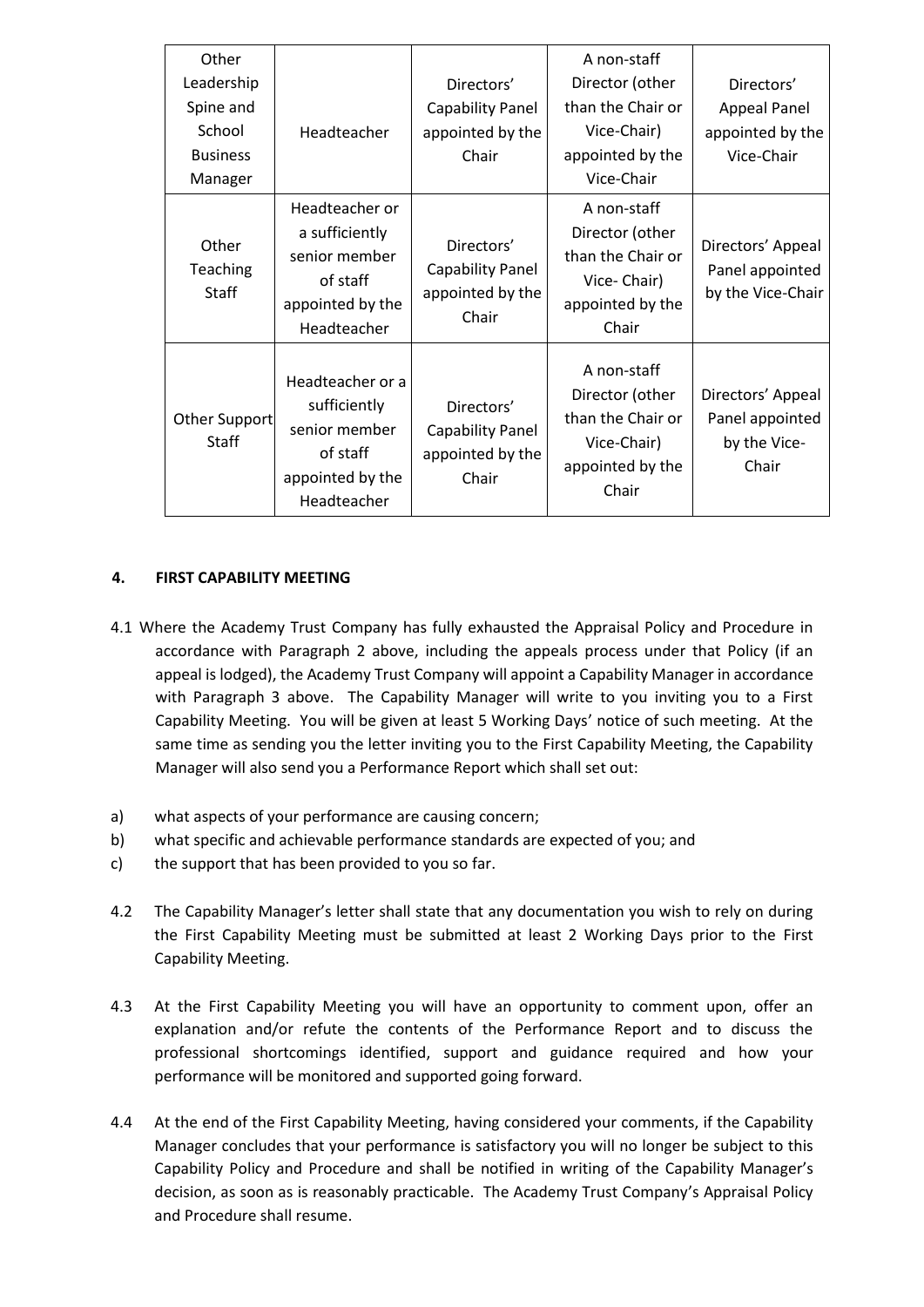- 4.5 At the end of the First Capability Meeting, having considered your comments, if the Capability Manager concludes that your performance is unsatisfactory you will be given a First Written Warning and an Improvement and Support Plan will be drawn up in discussion with you as soon as is reasonably practicable, but no later than 5 Working Days following the First Capability Meeting. The Improvement and Support Plan will:
- a) detail the professional shortcomings identified;
- b) give clear guidance on the improved sustainable standard of performance needed to exit the capability procedure;
- c) explain the support that will be provided, and detail how your performance will be monitored and supported over a period of time, referred to in this Capability Policy and Procedure as the Assessment Period;
- d) identify a reasonable timetable for improvement and provide a date for the Second Capability Meeting to be held at the end of the Assessment Period; and
- e) state that failure to improve may lead to dismissal.
- 4.6 The length of the Assessment Period following a First Written Warning will be at least 4 Working Weeks and no more than 12 Working Weeks.
- 4.7 If the Assessment Period is less than 12 Working Weeks, at any time during the Assessment Period the timeframe may be extended by the Capability Manager to a maximum of 12 Working Weeks in total, if there is sufficient evidence that the employee is progressing towards achieving the standards required. You will be informed of any such extension in writing.
- 4.8 You may appeal against a First Written Warning by writing to the Clerk within 5 Working Days of the date of the First Written Warning.
- 4.9 An appeal will not delay the commencement of the Assessment Period.
- 4.10 In the case of a Headteacher, a First Written Warning will remain live for 12 months. In the case of all other employees a First Written Warning will remain live for 6 months. If within that 12 or 6 month period the employee's required standard of performance is not sustained, the Capability Manager will recommence the Capability Procedure at the stage it was previously concluded and you will be notified of this in writing.

## **5. SECOND CAPABILITY MEETING**

- 5.1 At least 5 Working Days prior to the Second Capability Meeting, the date of which will have been notified to you in accordance with Paragraph 4.5(d) above, the Capability Manager will send you an Updated Performance Report along with a letter reminding you of the date of the Second Capability Meeting. The Updated Performance Report will provide details of the assessments of your performance that have taken place during the Assessment Period, the support that has been provided to you and an evaluation of your performance at the end of the Assessment Period.
- 5.2 Any documentation you wish to rely on during the Second Capability Meeting must be submitted at least 2 Working Days prior to the Second Capability Meeting.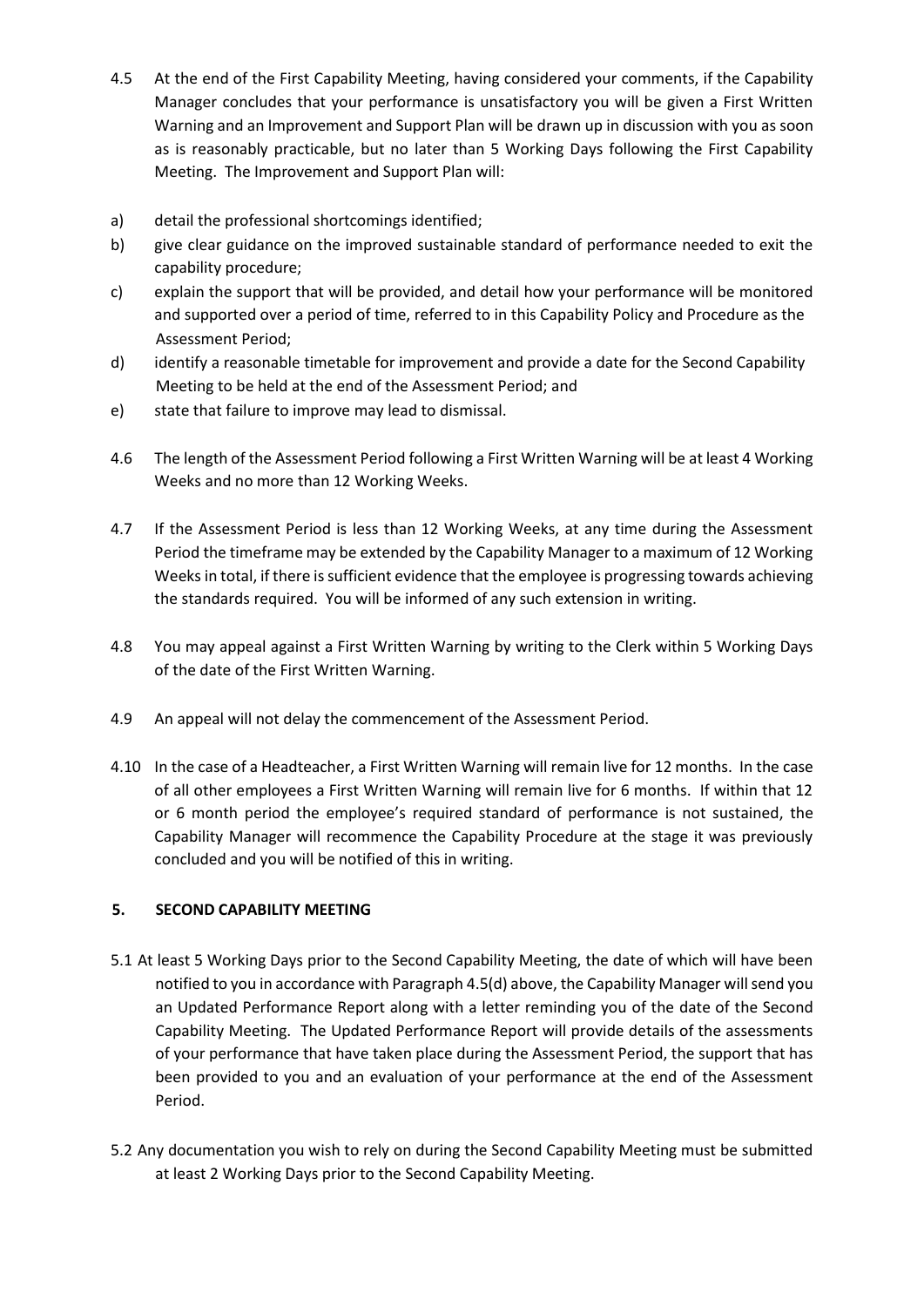- 5.3 At the Second Capability Meeting you will have an opportunity to comment upon, explain and/or refute the contents of the Updated Performance Report, to discuss any continuing professional shortcomings, support and guidance required and how your performance will be monitored and supported going forward.
- 5.4 The Capability Manager will confirm the outcome of the Second Capability Meeting in writing within 5 Working Days of the date of such meeting.
- 5.5 Where the Capability Manager concludes, at the end of the Second Capability Meeting, that the standard of your performance is satisfactory you will no longer be subject to this Capability Policy and Procedure. The Academy Trust Company's Appraisal Policy and Procedure shall resume. However, if the required standard of performance is not sustained during the life of the First Written Warning, the Capability Manager will recommence the Capability Procedure at the stage it was previously concluded and you will be notified of this in writing.
- 5.6 Where the Capability Manager concludes, at the end of the Second Capability Meeting, that some progress has been made and that with a further period of monitoring an acceptable level of performance will be achieved, the Capability Manager may determine that you should be subject to an Additional Assessment Period of up to 4 Working Weeks. If at the end of this Additional Assessment Period, the Capability Manager concludes that your performance is satisfactory, you will no longer be subject to this Capability Policy and Procedure. The Academy Trust Company's Appraisal Policy and Procedure shall resume. However, if the required standard of performance is not sustained during the life of the First Written Warning, the Capability Manager will recommence the Capability Procedure at the stage where it was previously concluded and you will be notified of this in writing.
- 5.7 Where the Capability Manager concludes, at the end of the Second Capability Meeting, or at the end of the Additional Assessment Period referred to in Paragraph 5.6 above, that no, or no sufficient, improvement has been made so that your performance remains unsatisfactory, you will be given a Final Written Warning setting a Further Assessment Period of 4 Working Weeks and notifying you of the date for a Final Capability Meeting to be held at the end of the Further Assessment Period. You will be informed that failure to make satisfactory sustainable improvement during such Further Assessment Period may result in your dismissal.
- 5.8 You may appeal against a Final Written Warning by writing to the Clerk within 5 Working Days of the date of the Final Written Warning.
- 5.9 An appeal will not delay the commencement of the Further Assessment Period.
- 5.10 A Final Written Warning for all employees will remain live for 12 months and if, within that 12 months, the required standard of performance is not sustained the Capability Manager will recommence the Capability Procedure at the stage it was previously concluded and you will be notified of this in writing.

## **6. FINAL CAPABILITY MEETING**

6.1 At least 5 Working Days prior to the Final Capability Meeting which you will have been invited to in accordance with Paragraph 5.7 above, the Final Capability Manager will send you a Final Performance Report along with a letter reminding you of the date of the Final Capability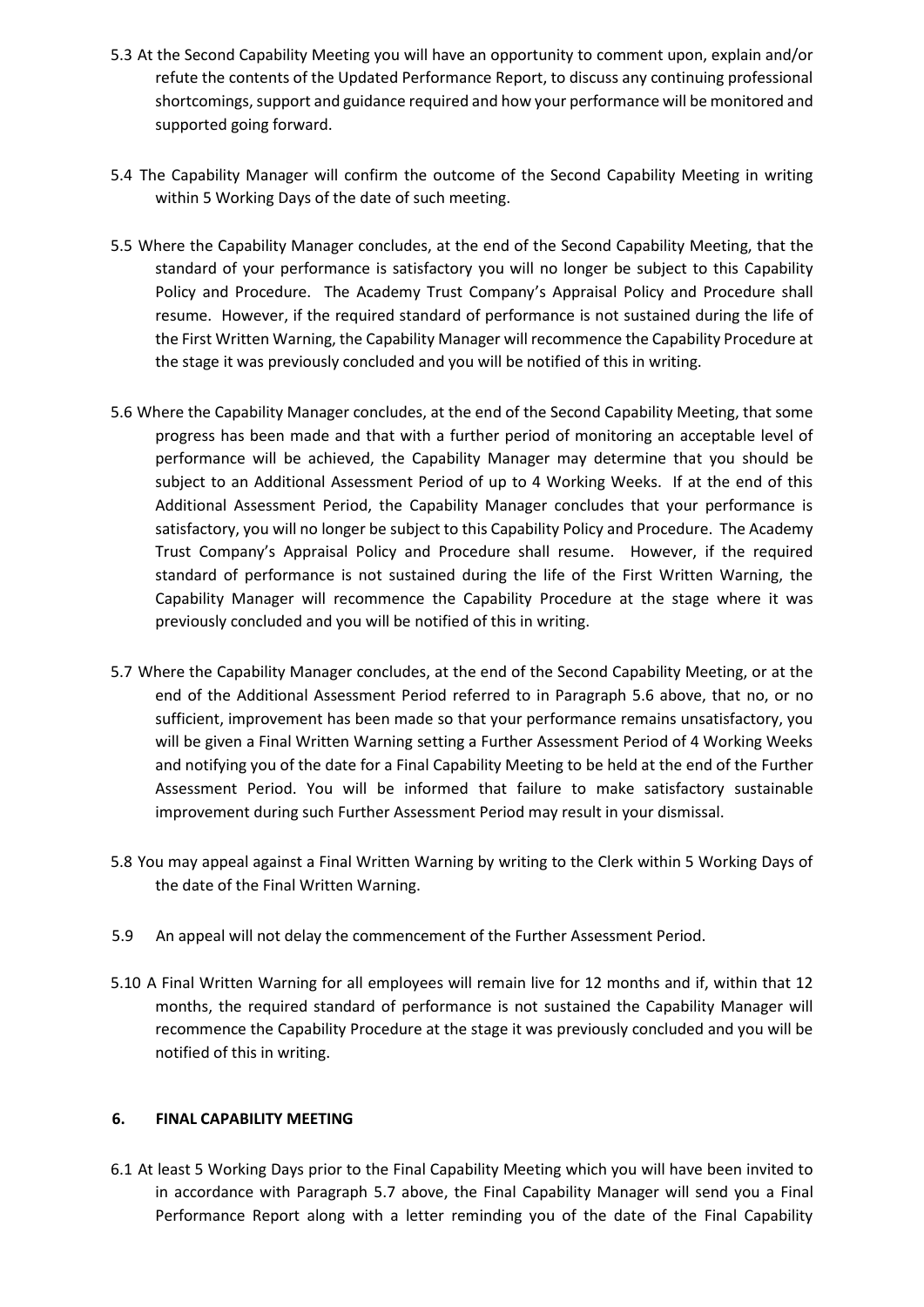Meeting. The Final Performance Report shall contain an evaluation of your performance and will detail any support provided during the Further Assessment Period.

- 6.2 Any documentation you wish to rely on during the Final Capability Meeting must be submitted at least 2 Working Days prior to the Final Capability Meeting.
- 6.3 At the Final Capability Meeting you will have an opportunity to comment upon, explain and/or refute the contents of the Final Performance Report and to discuss any continued professional shortcomings.
- 6.4 The Final Capability Manager will confirm the outcome of the Final Capability Meeting in writing within 5 Working Days of the date of such meeting.
- 6.5 Where the Final Capability Manager concludes that the standard of performance is satisfactory you will no longer be subject to this Capability Policy and Procedure. The Academy Trust Company's Appraisal Policy and Procedure shall resume. However, if the required standard of performance is not sustained during the life of the Final Written Warning, the Final Capability Manager will recommence the Capability Procedure at the stage where it was previously concluded and you will be informed of this in writing.
- 6.6 Where the Final Capability Manager concludes that your performance remains unsatisfactory and is not capable of sustainable improvement, the Final Capability Manager may recommend to the Academy Trust Company that your employment is terminated in accordance with your contract of employment and the Academy Trust Company will take appropriate steps to terminate your employment with notice. Alternative sanctions may also be considered, for example, redeployment, or demotion to a lower graded role, by mutual agreement. Alternative employment in these circumstances does not have to be in equivalent terms and conditions to the current post and protection of salary will not apply. A decision to dismiss will always be the last resort.
- 6.7 You may appeal against a decision to dismiss you with notice by writing to the Clerk within 10 Working Days of the date of the notice of termination.
- 6.8 An appeal will not delay the commencement of the notice period.
- 6.9 In the event that your employment is terminated in accordance with Paragraph 6.6 above:
- (a) if your contract of employment contains a garden leave clause the Academy Trust Company may exercise that clause so that you are not required to attend the Academy during the notice period but remain employed and so bound by the terms of your contract of employment until the expiry of the notice period; or
- (b) if your contract of employment contains a payment in lieu of notice clause the Academy Trust Company may exercise that clause to bring your contract to an end with immediate effect.

## **7. APPEALS AGAINST DECISIONS MADE BY CAPABILITY MANAGER AND/OR FINAL CAPABILITY MANAGER**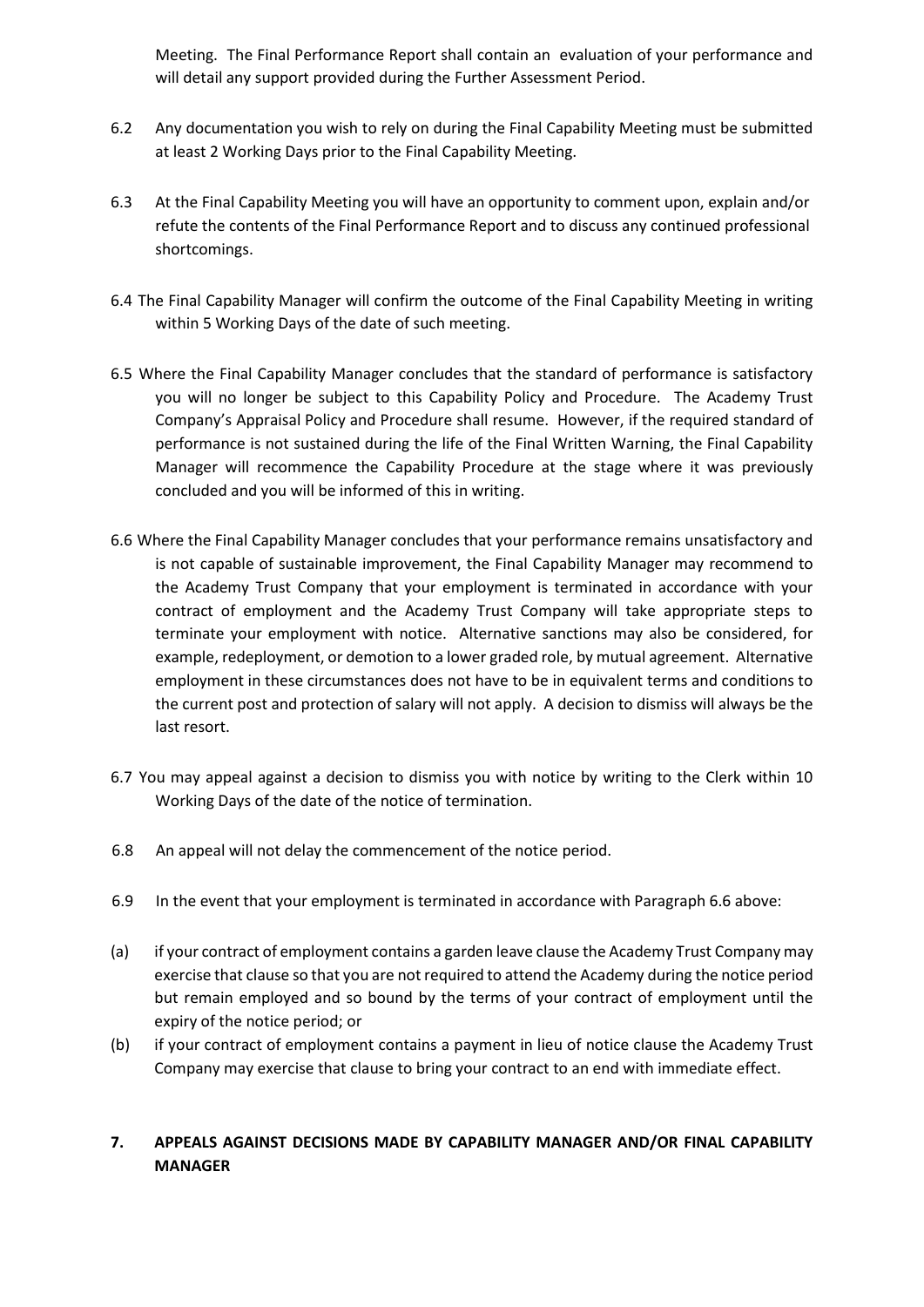- 7.1 An appeal against a decision of the Capability Manager or Final Capability Manager can be made at each stage of the procedure set out at Paragraphs 4, 5 and 6 above.
- 7.2 In all cases, your appeal letter must set out the grounds of your appeal in detail. When preparing your appeal letter, you may wish to consider the following grounds:
- (a) That the action taken was unfair;
- (b) That this Capability Policy and Procedure was applied defectively or unfairly;

(c) That new evidence has come to light which was not available when the relevant decision was made by the Capability Manager or Final Capability Manager; (d) That the sanction was overly harsh in all the circumstances.

- 7.3 Appeals will be heard by the relevant Appeal Manager appointed in accordance with Paragraph 3 within 20 Working Days of the Clerk receiving your appeal letter.
- 7.4 You will be given 5 Working Days written notice of an Appeal Meeting and the Appeal Manager will confirm in this notice what evidence will be relied upon at the Appeal Meeting and whether the evidence will be written or oral. If written evidence is to be relied upon you will be provided with copies of such evidence with notice of the meeting in order to enable you to prepare for the Appeal Meeting. If oral evidence is to be relied upon at the Appeal Meeting, you will be given details of who will be in attendance. You will be able to provide evidence prior to the Appeal Meeting provided that such evidence is submitted at least 2 Working Days prior to the Appeal Meeting.
- 7.5 You will be given an opportunity to comment on the evidence provided during the Appeal Meeting whether such evidence is given in writing or orally. The Appeal Manager will consider the evidence provided by you and by the Capability Manager or Final Capability Manager (as appropriate) in order to determine whether the relevant decision was fair and reasonable.
- 7.6 The Appeal Manager will confirm the outcome of the Appeal Meeting in writing to you within 5 Working Days of the date of the Appeal Meeting. The decision of the Appeal Manager is final and there will be no further right of appeal. The potential outcomes of an Appeal Meeting are that:
- (a) the Appeal Manager may uphold the decision of the Capability Manager or Final Capability Manager; or
- (b) the Appeal Manager may uphold the employee's appeal, overturn the decision of the Capability Manager or Final Capability Manager and refer the matter back to the Capability Manager or Final Capability Manager for reconsideration.
- 7.7 Should an appeal against dismissal be successful, you will be reinstated with no break in your continuous service.

## **8. DIRECTORS' PANELS**

8.1 Directors' Capability and Appeal Panels shall comprise three non-staff Directors not previously involved in the matter and shall not comprise the Chair or Vice-Chair unless there are insufficient numbers of non-staff Directors not previously involved in the matter, in which case the Chair and/or Vice-Chair may be appointed to a Directors' Capability or Appeal Panel.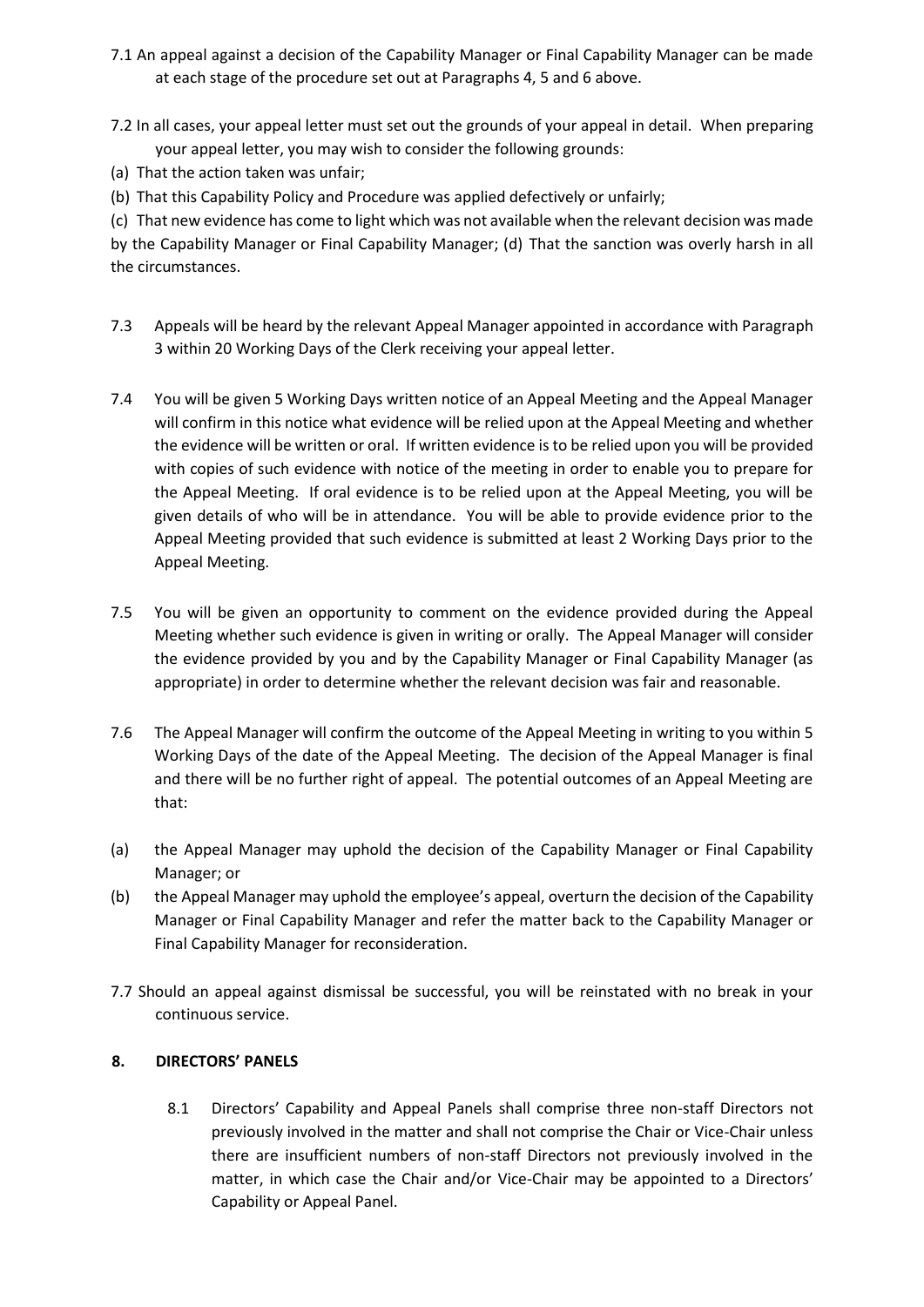8.2 In the event that there are insufficient numbers of Directors available to participate in a Directors' Capability or Appeal Panel, the Academy Trust Company may appoint associate members solely to participate in the appropriate Directors' Capability or Appeal Panel on the recommendation of the Diocesan Schools Commission.

## **9. COMPANION**

- 9.1 If you are the subject of any Capability Meeting you may be accompanied by a Companion.
- 9.2 You must let the relevant Manager know who your Companion will be at least one Working Day before the relevant meeting.
- 9.3 If you have any particular reasonable need, for example, because you have a disability, you can also be accompanied by a suitable helper.
- 9.4 Your Companion can address the meeting in order to:
- (a) put your case;
- (b) sum up your case;

(c) respond on your behalf to any view expressed at the meeting; and (d) ask questions on your behalf.

9.5 Your Companion can also confer with you during the meeting.

- 9.6 Your Companion has no right to:
- (a) answer questions on your behalf;

(b) address the meeting if you do not wish it; or  $(c)$  prevent you from explaining your case.

9.7 Where you have identified your Companion and they have confirmed in writing to the relevant Manager that they cannot attend the date or time set for the meeting, the meeting will be postponed for a period not in excess of five Working Days from the date set by the Academy Trust Company to a date and time agreed with your Companion. Should your Companion subsequently be unable to attend the rearranged date, the meeting may be held in their absence or written representations will be accepted.

# **10. TIMING OF MEETINGS**

The aim is that meetings under this Capability Policy and Procedure will be held at mutually convenient times but depending on the circumstances, meetings may:

10.1 need to be held when you were timetabled to teach (if that is appropriate to your role);

- 10.2 exceptionally be held during planning, preparation and administration time if this does not impact on lesson preparation (if this is appropriate to your role);
- 10.3 exceptionally, be held after the end of the Academy day;
- 10.4 not be held on days on which you would not ordinarily work;